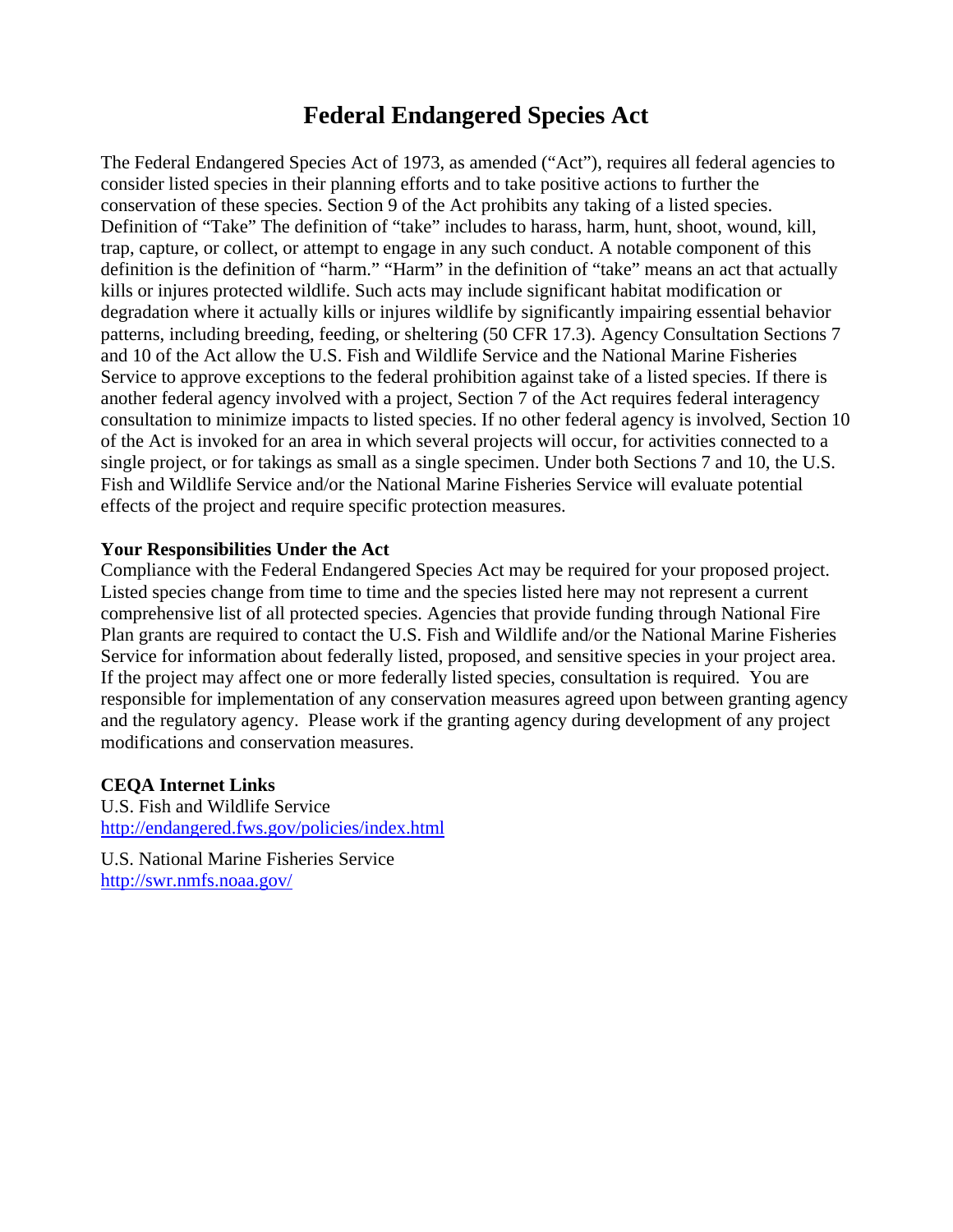# **California Environmental Quality Act**

The California Environmental Quality Act (CEQA) is a statute that requires state and local agencies to identify the significant environmental impacts of their actions and to avoid or mitigate those impacts, if feasible.

#### **Agency Consultation**

CEQA applies to certain activities of state and local public agencies. A public agency must comply with CEQA when it undertakes an activity defined by CEQA as a "project." A project is an activity undertaken by a public agency or a private activity which must receive some discretionary approval (meaning that the agency has the authority to deny the requested permit or approval) from a government agency which may cause either a direct physical change in the environment or a reasonably foreseeable indirect change in the environment.

Most proposals for physical development in California are subject to the provisions of CEQA, as are many governmental decisions which do not immediately result in physical development (such as adoption of a general or community plan). Every development project which requires a discretionary governmental approval will require at least some environmental review pursuant to CEQA, unless an exemption applies.

The environmental review required imposes both procedural and substantive requirements. At a minimum, an initial review of the project and its environmental effects must be conducted. Depending on the potential effects, a further, and more substantial, review may be conducted in the form of an environmental impact report (EIR). A project may not be approved as submitted if feasible alternatives or mitigation measures are able to substantially lessen the significant environmental effects of the project.

## **Your Responsibilities Under the CEQA**

Compliance with the CEQA may be required for your proposed project. Project proponents are encouraged to contact your state and local public agencies, where discretionary approval is required, to obtain information about compliance with CEQA.

**CEQA Internet Links**

http://ceres.ca.gov/ceqa/